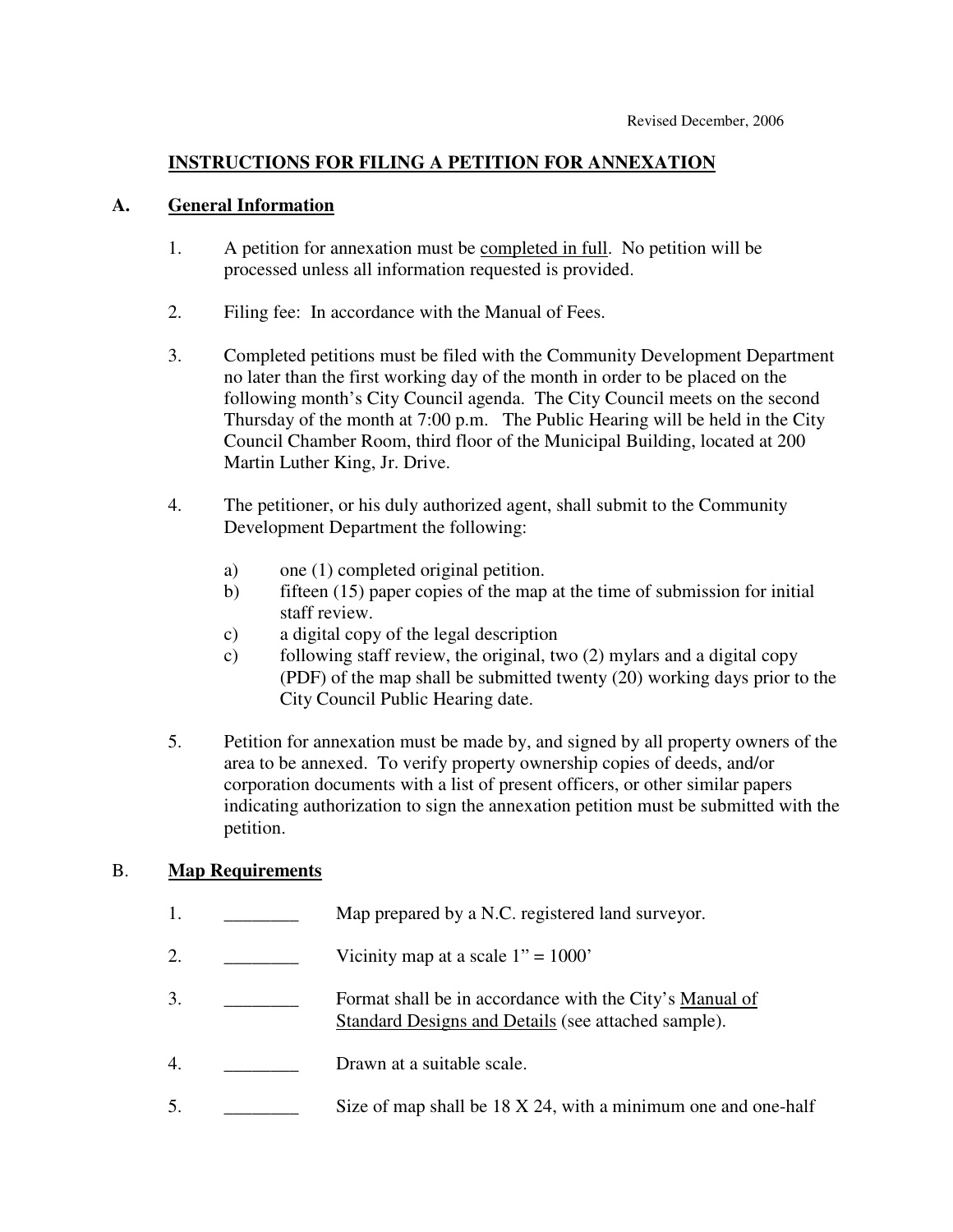Revised December, 2006

inch border on the left side and a minimum one-half inch border on the other sides. Maps may be placed on two (2) or more sheets with appropriate match lines.

- 6. Property lines with dimensions; metes and bounds.
- 7. Acreage.
- 8. Adjoining public and private streets with right-of-way and paved widths.
- 9. \_\_\_\_\_\_\_\_ Adjacent property reference, i.e. property owner and deed and/or subdivision with lot and block.
- 10. \_\_\_\_\_\_\_\_ North arrow in upper 180 degree quadrant indicate true, magnetic or grid.
- 11. Indicate existing, old and new city limit lines. Also provide map reference for any existing city limit lines.
- 12. \_\_\_\_\_\_\_\_ Survey shall be tied to state plane coordinates or street intersection existing at the time of the boundary survey.
- 13. \_\_\_\_\_\_\_\_ For noncontiguous annexations indicate on the annexation map, or attach a map showing the area proposed for annexation in relation to the primary corporate limits of the City of Greenville. When there is substantial question as to whether the area may be closer to another city than to the City of Greenville, the map shall also show the area proposed for annexation with relation to the primary corporate limits of the other City.

## C. **General City Policies on Annexation**

- 1. When an area to be annexed is separated from a city limit line by a street or railroad right-of-way, the right-of-way will be mapped and included as part of the annexation petition unless otherwise specified by the City.
- 2. In accordance with the City's Subdivision Regulation, no final plat(s) shall be recorded until the annexation has been approved. Delay of the effective date of annexation as established by ordinance of City Council shall not delay recordation of such final plat(s).
- 3. Selling or transferring ownership of any portion of the area to be annexed prior to City Council action on the proposed annexation may void the petition. If so, a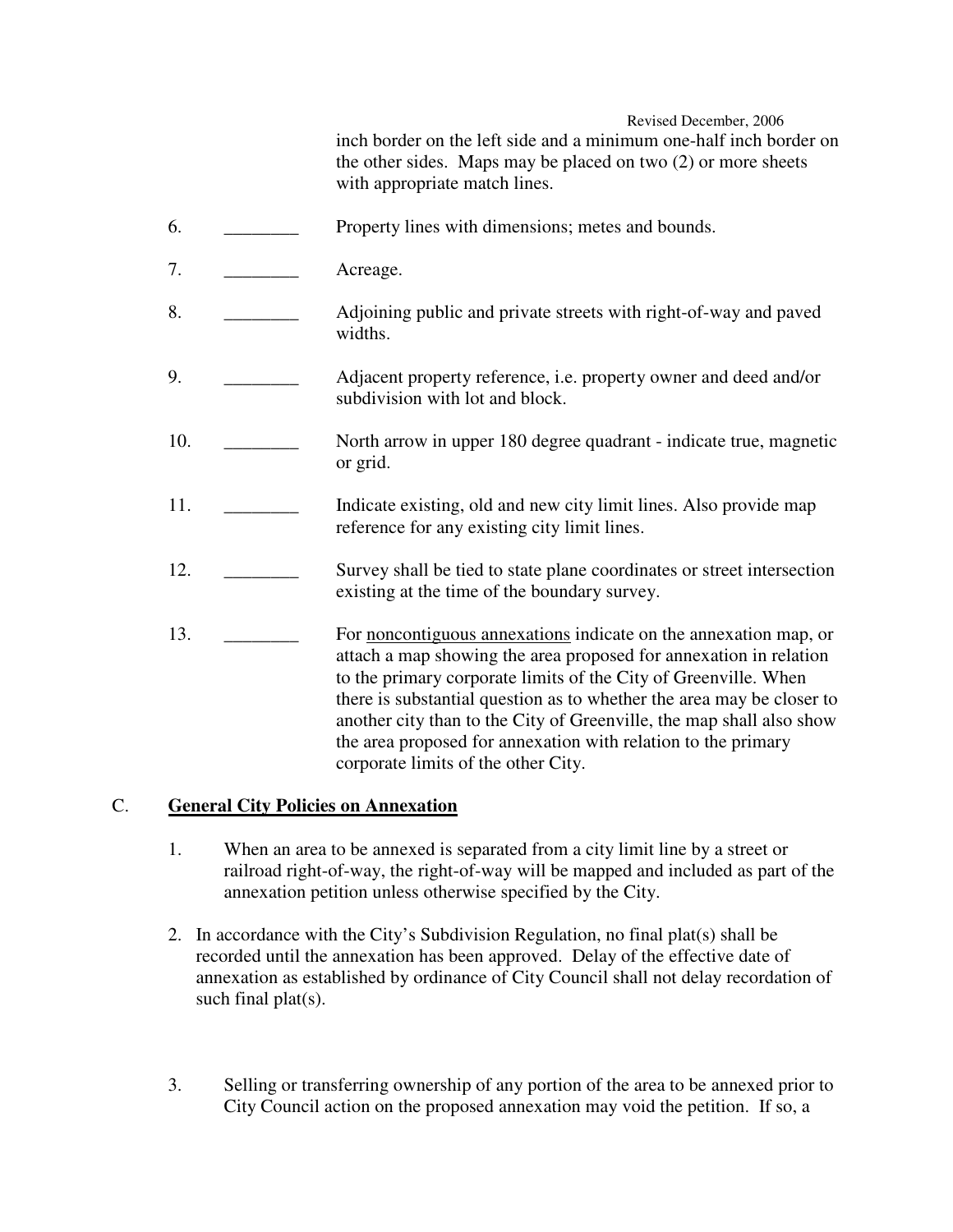Revised December, 2006 new petition shall be submitted in accordance with the original submission requirements.

4. Areas proposed for annexation that involve existing or proposed residential population, and which are located within established minority voting districts, shall get a preclearance on the annexation from the Planning staff prior to an official petition being filed.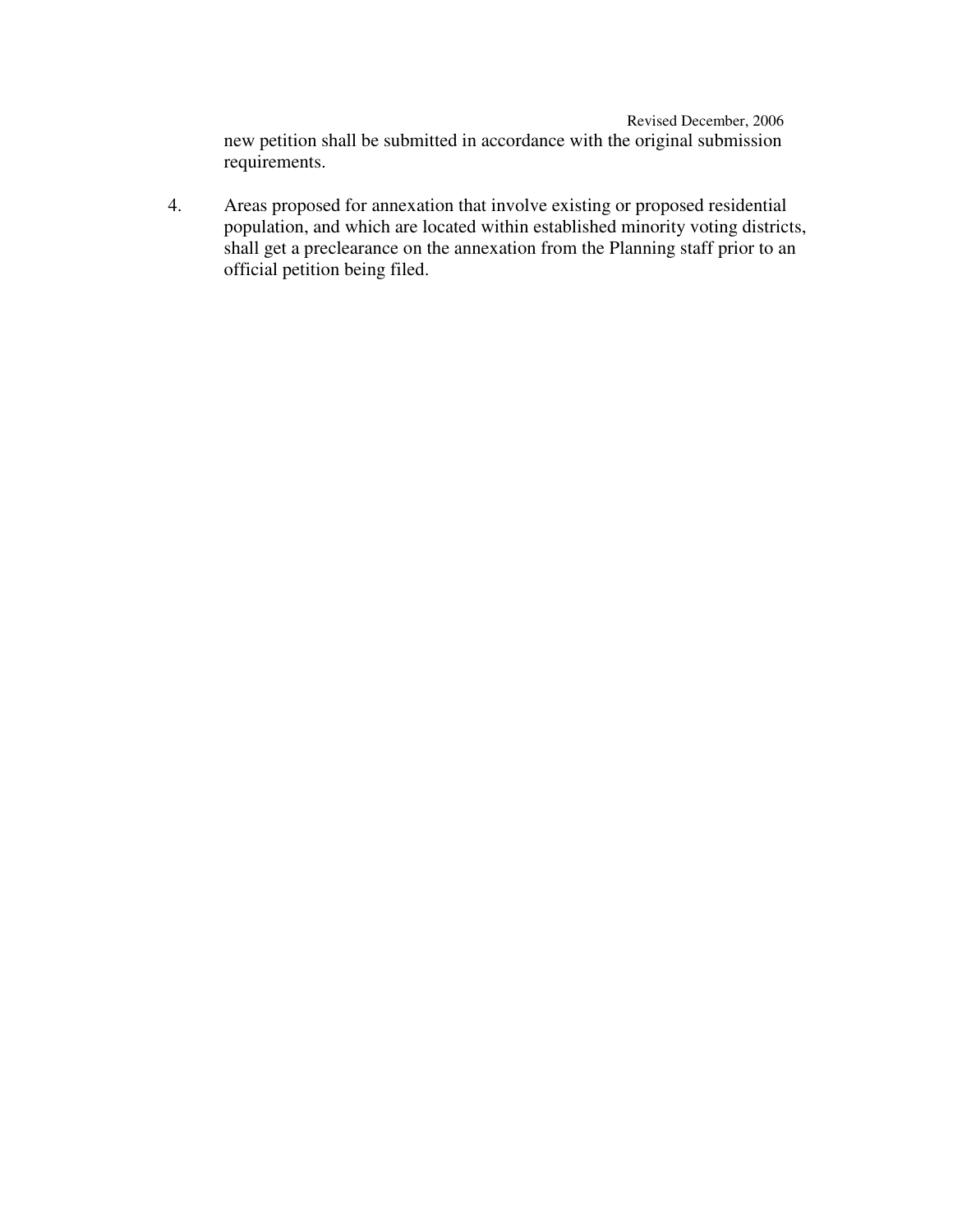| Revised December, 2006          |  |
|---------------------------------|--|
| FOR PLANNING OFFICE USE ONLY    |  |
| Annexation Petition No.         |  |
| Petition Received by (initials) |  |
| Date Petition Received          |  |
| Ordinance No.                   |  |
|                                 |  |
| Fee Paid<br>Receipt No.         |  |

## **PETITION FOR ANNEXATION CITY OF GREENVILLE, NORTH CAROLINA**

Please type or print all information

# **PROPERTY INFORMATION**

| * Submitted by:<br>(agent) | <u> 1989 - Johann Harry Harry Harry Harry Harry Harry Harry Harry Harry Harry Harry Harry Harry Harry Harry Harry</u>                                                                                                                     |
|----------------------------|-------------------------------------------------------------------------------------------------------------------------------------------------------------------------------------------------------------------------------------------|
| Address:                   | <u> 1989 - Johann Barn, amerikan berkema dalam berkema dalam berkema dalam berkema dalam berkema dalam berkema da</u><br>and the control of the control of the control of the control of the control of the control of the control of the |
| Phone Number:              |                                                                                                                                                                                                                                           |
|                            | Parcel Number                                                                                                                                                                                                                             |
|                            | Area (Acres): $\frac{1}{\sqrt{1-\frac{1}{2}} \cdot \frac{1}{2}}$                                                                                                                                                                          |
|                            | Deed Reference (attach copy of deed with petition): _____________________________                                                                                                                                                         |
|                            | Property Identification (i.e. subdivision name): _______________________________                                                                                                                                                          |
| *NOTE:                     | If property to be annexed is owned by a business or corporation attach the<br>appropriate documents authorizing the person(s) to sign the petition on behalf of<br>the business or corporation.                                           |

### **PETITION**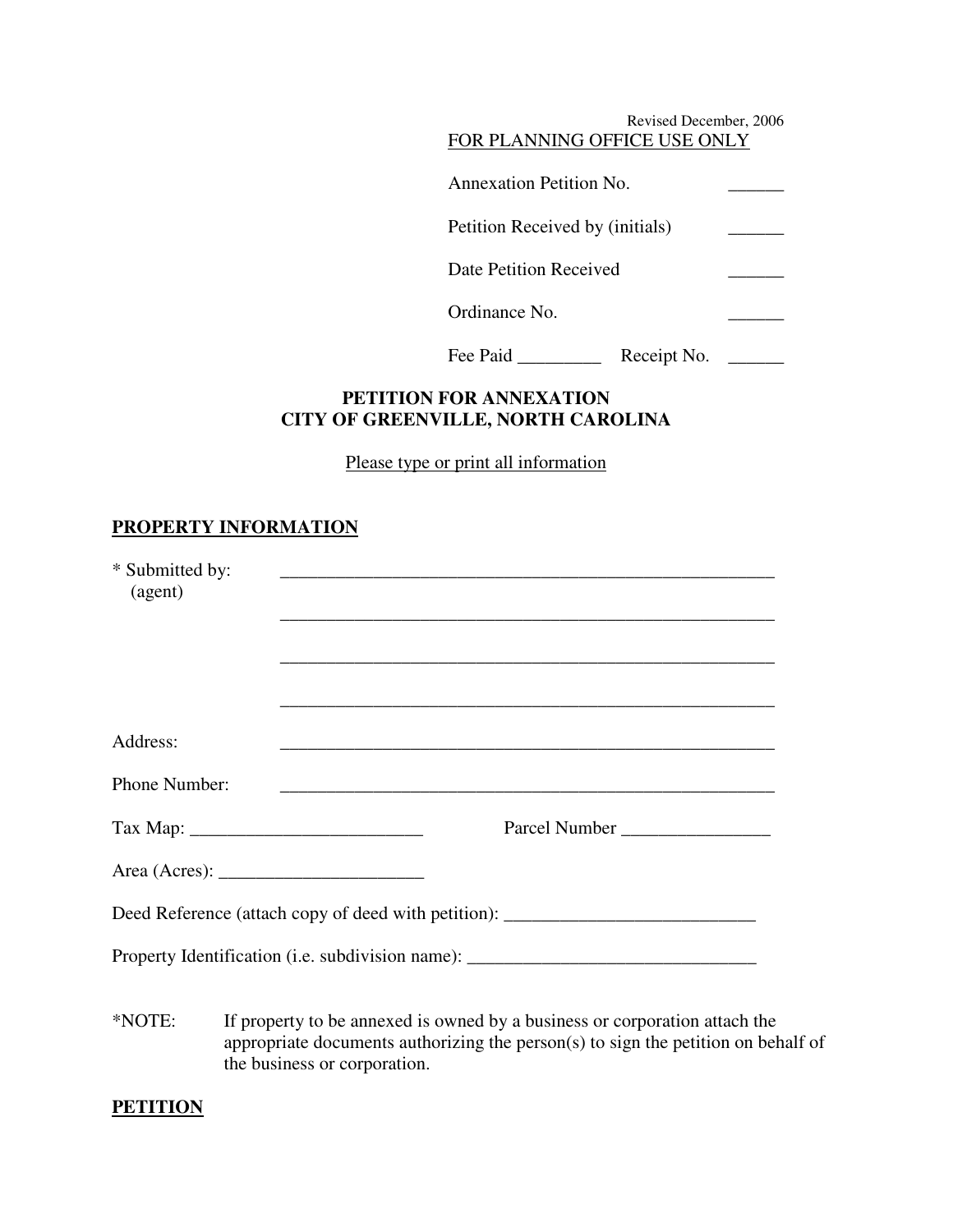#### PITT COUNTY NORTH CAROLINA Date:

# **PETITION REQUESTING ANNEXATION**

- TO: The Mayor and City Council of the City of Greenville, NC
	- 1. We, the undersigned, owner(s) of the real property described in paragraph two (2) below respectfully submit this Petition pursuant to the provisions of North Carolina General Statute, Chapter 160A, Article 4A as amended and respectfully request that the said area hereinafter described be annexed to the City of Greenville.
	- 2. The area to be annexed is \_\_\_\_\_\_\_\_\_\_\_\_\_\_\_\_\_\_\_\_\_\_\_\_\_\_\_\_\_\_\_\_\_\_\_\_\_\_\_\_\_

(continuous or noncontiguous)

to the City of Greenville primary corporate limits and the boundaries of such territory are described as follows:

GENERAL DESCRIPTION:

METES AND BOUNDS DESCRIPTION:

3. The reason(s) the undersigned petitioner(s) desire(s) the said property to be annexed is/are as follows: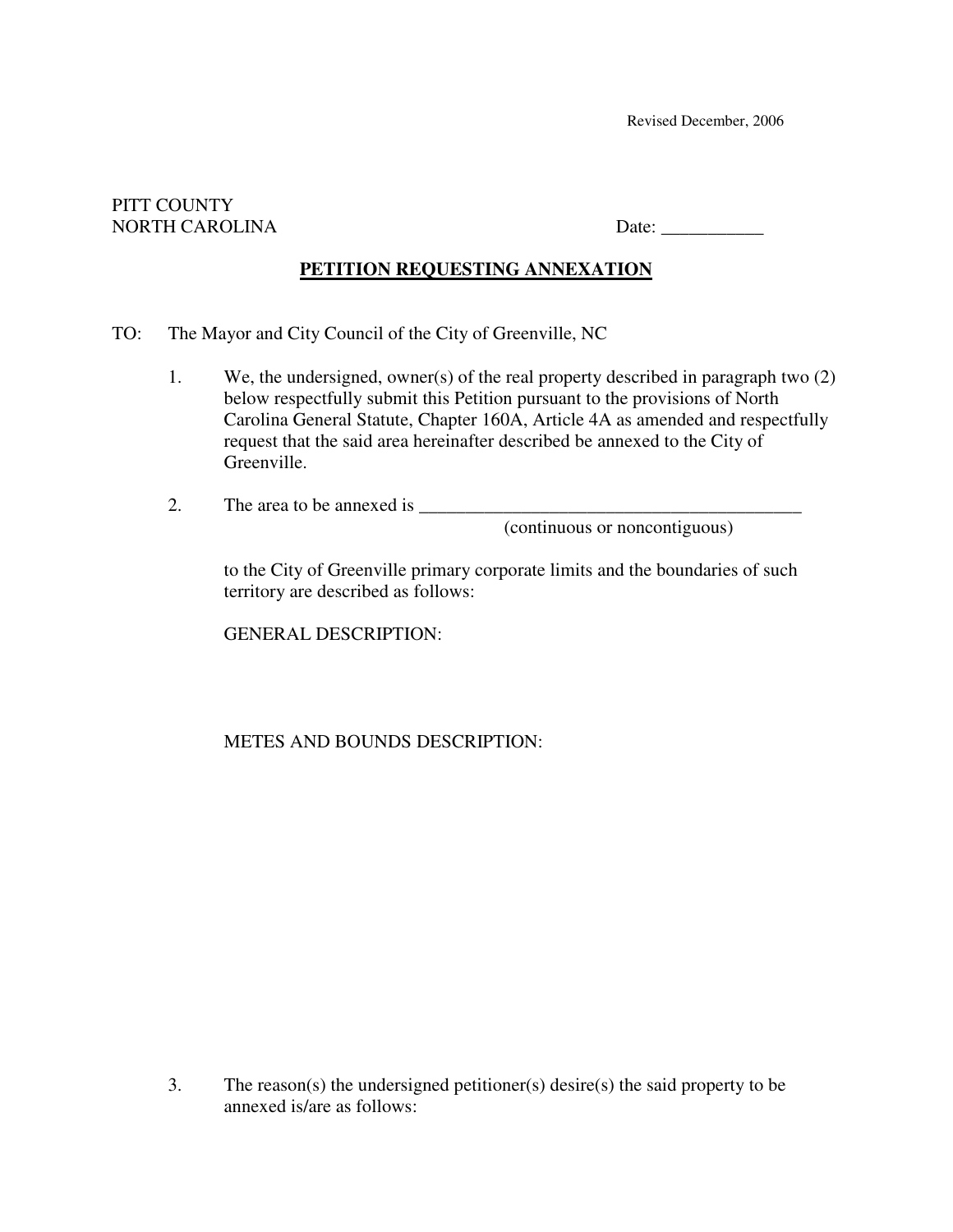Revised December, 2006

| Respectfully submitted, this the $\_\_\_\_$ day of $\_\_\_\_\_\_\_$ , 20 $\_\_\_\_\_$ . |                |                                                 |
|-----------------------------------------------------------------------------------------|----------------|-------------------------------------------------|
|                                                                                         |                |                                                 |
| PROPERTY OWNER'S NAME<br>(Type or Print)                                                | <b>ADDRESS</b> | <b>SIGNATURE OF</b><br><b>PROPERTY OWNER(S)</b> |
| (If signing on behalf of                                                                |                |                                                 |
| a business or corporation                                                               |                |                                                 |
| state $position(s)$ )                                                                   |                |                                                 |
|                                                                                         |                |                                                 |
|                                                                                         |                |                                                 |
|                                                                                         |                |                                                 |
|                                                                                         |                |                                                 |
|                                                                                         |                |                                                 |
|                                                                                         |                |                                                 |
|                                                                                         |                |                                                 |
|                                                                                         |                |                                                 |
|                                                                                         |                |                                                 |
|                                                                                         |                |                                                 |